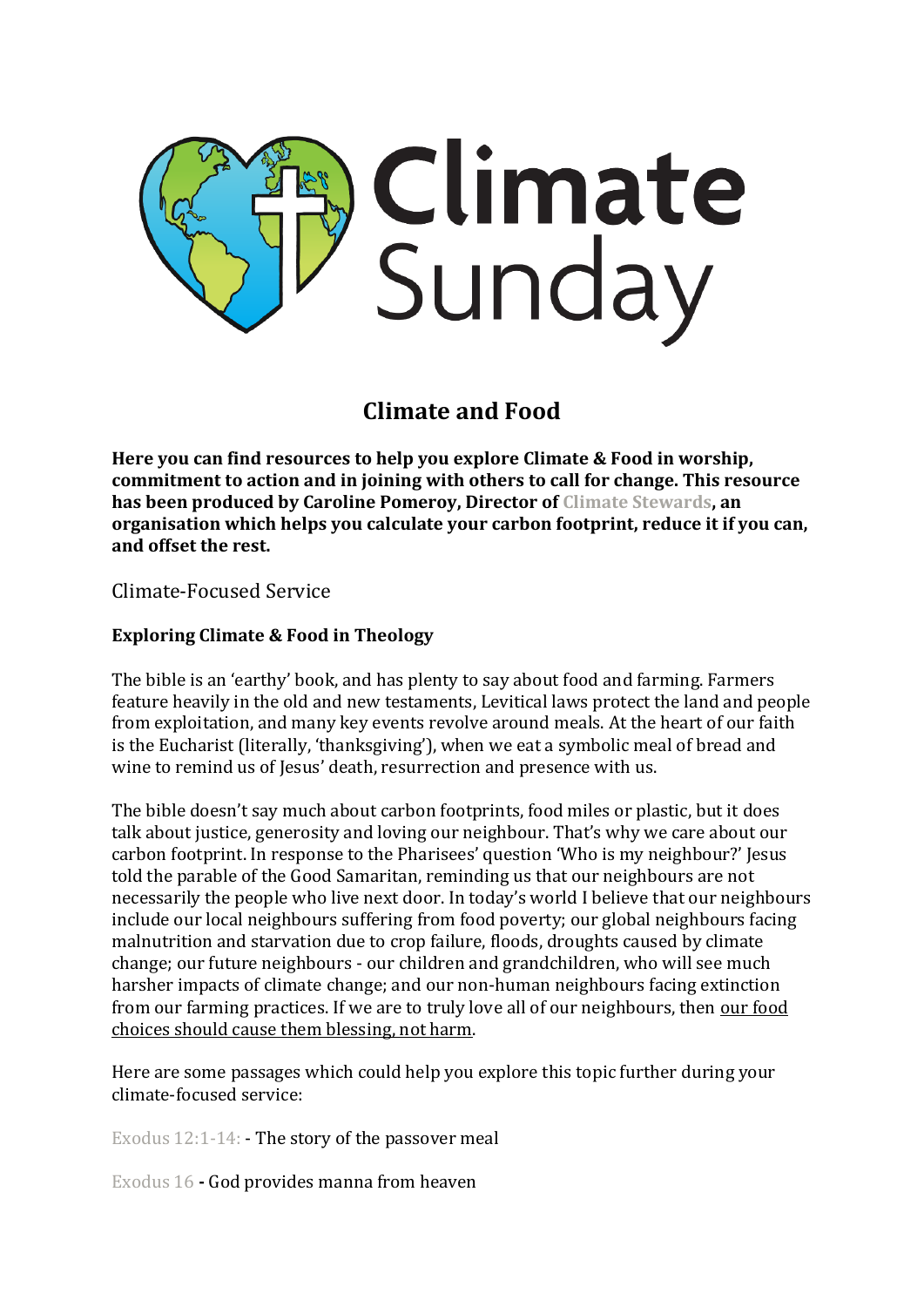[Romans 14](https://www.biblegateway.com/passage/?search=Romans+14&version=ESV) - Paul tells us to give grace to one another using food choices as an example.

[Psalm 104:14-15](https://www.biblegateway.com/passage/?search=Psalm+104%3A14-15&version=ESV) - God's provision of food

[Psalm 145:15-17](https://www.biblegateway.com/passage/?search=Psalm+145%3A15-17&version=ESV) - God's provision and faithfulness

#### **Prayer**

Creator God,

We thank you for your generosity in providing abundant food from fields and forests, sea and farms, factories and kitchens. Thank you for the joy and pleasure of eating and sharing meals.

But we know that our food choices can cause harm to your creation and our global neighbours as we consume more than we need, waste what others could be eating, and create unnecessary rubbish.

Give us wisdom as we decide what to eat, where to shop, what to grow and how to dispose of our waste. Help us to live more simply, act justly and love mercy.

We ask this in the name of our Saviour and Sustainer, Jesus Christ, Amen.

## **Further Reading:**

[Food and Faith: A Theology of Eating by Norman Wirzba,](https://uk.bookshop.org/books/food-and-faith-a-theology-of-eating/9781108455961)

[Food for Life: the Spirituality and Ethics of Eating by Shannon Jung](https://www.fortresspress.com/store/product/9780800636425/Food-for-Life-The-Spirituality-and-Ethics-of-Eating)

[Scripture, Culture and Agriculture by Ellen Davis](https://uk.bookshop.org/books/scripture-culture-and-agriculture-an-agrarian-reading-of-the-bible/9780521732239) 

[Thoughtful Eating: a Biblical Perspective on Food, Relationships and the Environment](https://www.jubilee-centre.org/thoughtful-eating-book)  [by Eves, Martin, Phillips and Redmayne](https://www.jubilee-centre.org/thoughtful-eating-book)

## Commit

*Resources to help you commit to change as a community*

#### **Maintain a posture of gratitude and worship to God for the provision of food.**

This can be in the form of prayers of thanksgiving in church services or in personal prayer.

## **Work out the carbon footprint from your diet**

You could use [360carbon](https://360carbon.org/) (for churches) or the [Climate Stewards carbon calculator](http://www.climatestewards.org/offset) (for individuals) to work out the carbon footprint of your diet, as a starting point for committing to change